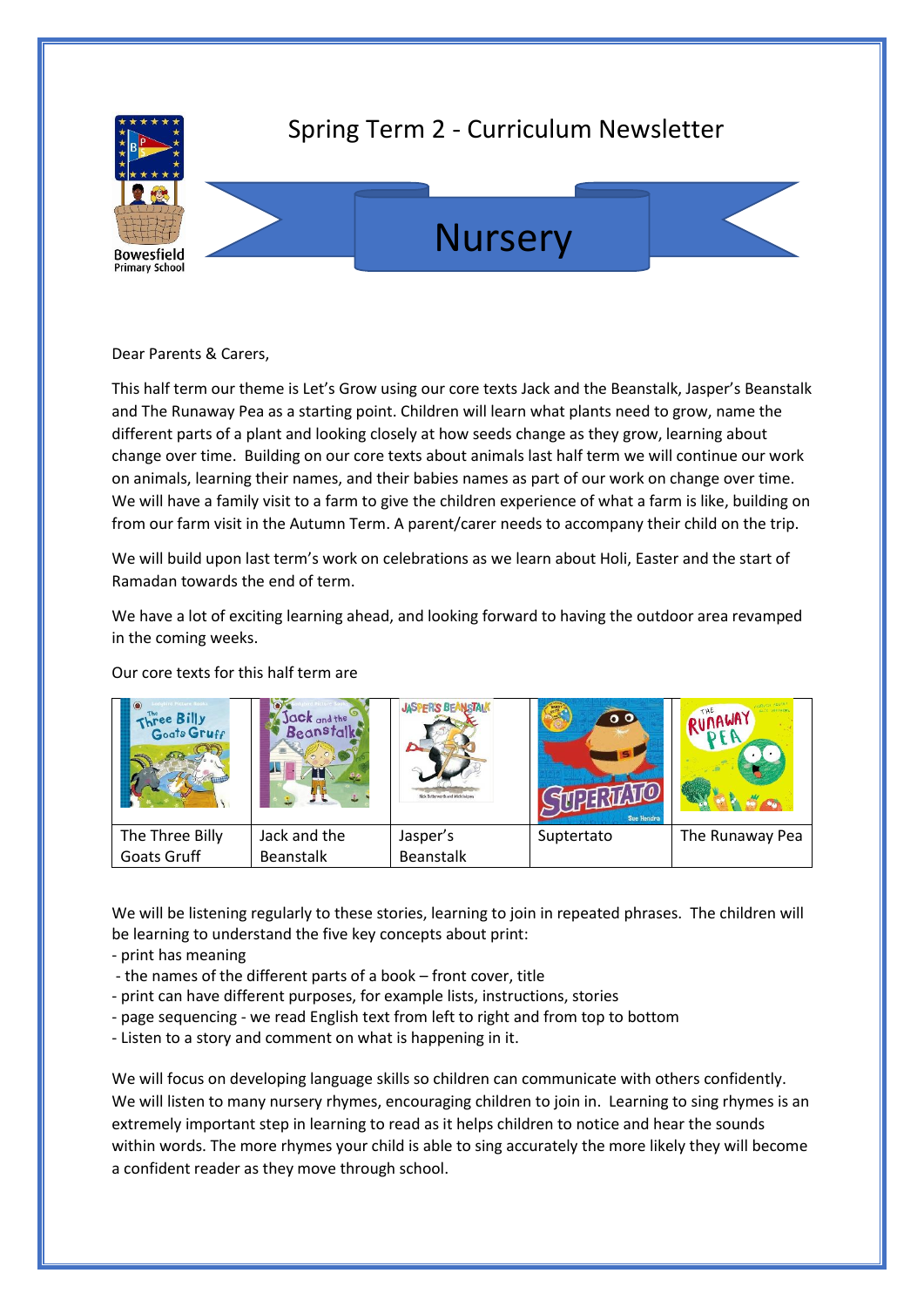Children will learn to clap and count the syllables in their names and other simple words to help develop their phonological awareness to support their early reading.

All children are learning to recognise their name. They will learn to choose their name card from a group of names beginning with the same sound so they recognise their name confidently. Children will learn to build their name using different objects to help them learn the order of the letters in their name, without having to write it. When they draw pictures, they will be encouraged to try to write their name on their work.

In maths, we will continue practising our counting skills, saying number names in order, counting as we play, for example, a tower we have made with the blocks or playing hide and seek. We will develop our noticing skills through play, learning how to subitise groups of up to three objects, this means being able to recognise the amount without counting. We will focus on numbers to three this half term, alongside developing our use of positional language and our understanding of length and height.

**Nursery children must wear uniform.** Please read the Uniform Policy to make sure your child is wearing the correct uniform. Please do not be offended if staff remind you about this. We will continue to spend time learning outdoors in our new outdoor area so please make sure your child is dressed appropriately. All children must have a bag, with spare clothes, for example pants, socks, top and trousers just in case they need changing, for example if they have got wet as they play in the water. Shoes should not have laces as these come undone easily. **Earrings must not be worn,** to nursery for health and safety reasons. **All items of clothing must be named.** 

Please continue to read daily with your child. Children who share books with an adult regularly at home become confident readers as they move through school. Children can change their books every day if they would like. Sometimes they may choose to bring the same book home to share. This is because they are developing a love of reading and beginning to have favourite books. Reading the same books repeatedly supports your child's understanding of how stories are structured and develop their vocabulary so they begin to use new words learnt in the stories they read as they play.

If your child draws a picture in their reading together booklet 3 times in a week, they will receive a prize on a Thursday. Children must complete the picture by themselves, do not draw it for them. The more practise your child has at drawing will enable them to learn to use shapes more effectively to draw their own recognisable pictures.

It has been wonderful to see some of the pictures you have posted of your children on Tapestry, for example their birthday, or a visit they went on during half term. Posting these pictures of what the children have been doing at home helps develop their confidence to talk about what they have done, which supports their language development.

We will continue to post pictures of what your child is learning on Tapestry. Please 'like' or make a comment on their work so we know you have seen it. The children love to share their learning with you and often ask us to take photos so that you can see what they have done.

If you have any further questions about your child's learning in Nursery, please come and ask.

Kind regards,

Mrs Hardiman